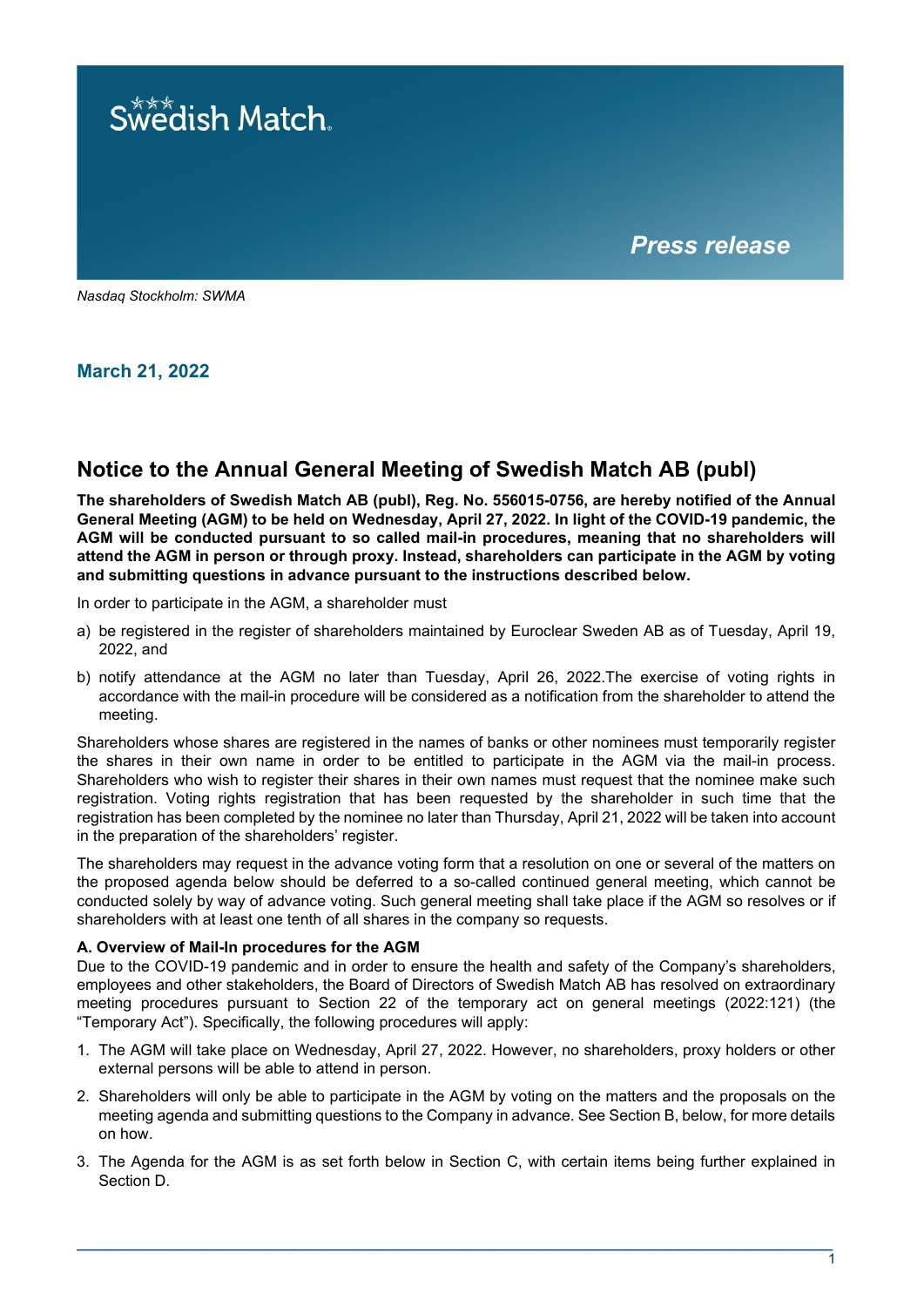4. There will be no webcast in connection with the AGM. A press release will be issued following the AGM informing of those material items that are approved by the AGM as soon as the outcome of the mail-in voting procedure has been finally established. Details of the actual voting results will be included in the minutes of the meeting and will be published within two weeks thereafter.

At the time of the issue of this Notice of AGM, the total number of shares in the Company amounts to 1,580,000,000 shares, corresponding to 1,580,000,000 votes in total. The Company holds 56,184,810 shares as of the date of this notice which may not be represented at the Meeting.

# **B. Process for Advanced voting and Questions**

A shareholder can exercise its shareholder's rights at the AGM by in advance (A) voting on the items on the agenda of the AGM, and (B) submitting questions to the Company.

Any registered shareholder intending to participate in the AGM (via advanced voting or questions), must submit the following information in connection with their respective submissions:

- the shareholder's name,
- personal or organization number,
- postal address,
- email address, and
- telephone number.

The data received will be computerized and used solely for the purpose of the 2022 AGM. For information on how your personal data is processed, see [https://www.euroclear.com/dam/ESw/Legal/Privacy-notice](https://www.euroclear.com/dam/ESw/Legal/Privacy-notice-bolagsstammor-engelska.pdf)[bolagsstammor-engelska.pdf.](https://www.euroclear.com/dam/ESw/Legal/Privacy-notice-bolagsstammor-engelska.pdf)

For shareholders wishing to participate through an authorized representative (i.e., where such authorized representative is the one submitting advanced voting or questions on behalf of such shareholder), the Company will provide power of attorney templates on the Company's website. Shareholders participating through an authorized representative must submit the power of attorney together with the voting form or question. If the shareholder is a legal entity, a copy of a registration certificate or a corresponding document for the legal entity shall be enclosed.

#### *B1. Advance voting*

Advance voting will be available up until and including Tuesday, April 26, 2022. A shareholder can vote in advance by any of the following three methods:

- 1. *Website voting*: Voting may be done electronically through signing with BankID on the website of Euroclear Sweden AB<https://anmalan.vpc.se/euroclearproxy>
- 2. *Email voting*: Voting may be submitted by completing the advance voting form available on the Company's website [www.swedishmatch.com/agm](http://www.swedishmatch.com/agm) and then emailing such form to the following email address [GeneralMeetingService@euroclear.com,](mailto:GeneralMeetingService@euroclear.com) together with any power of attorney and/or other authorization documents (See Section B, above).
- 3. *Regular mail*: Voting may be submitted by completing the advance voting form available on the Company's website [www.swedishmatch.com/agm](http://www.swedishmatch.com/agm) and after completion sending a physical copy (i.e., printed out) of such form, together with any power of attorney and/or other authorization documents (See Section B, above) to the following address, Swedish Match AB (publ), "Advance voting 2022 AGM", c/o Euroclear Sweden AB, P.O.191, SE-101 23 Stockholm, Sweden.

A shareholder cannot give any other instructions than selecting one of the options specified at each point in the advanced voting form. A vote (i.e. the postal voting in its entirety) is invalid if the shareholder has modified the form to provide specific instructions or conditions or if pre-printed text is amended or supplemented.

The advanced voting form, together with any enclosed power of attorney and other authorization documentation must have been received by Swedish Match no later than on Tuesday, April 26, 2022. If received later, the vote will be disregarded.

For questions regarding advance voting, please contact Euroclear Sweden AB, ph.+46 (0)8 402 90 42 between 9:00 a.m. and 4:00 p.m. (CET) weekdays.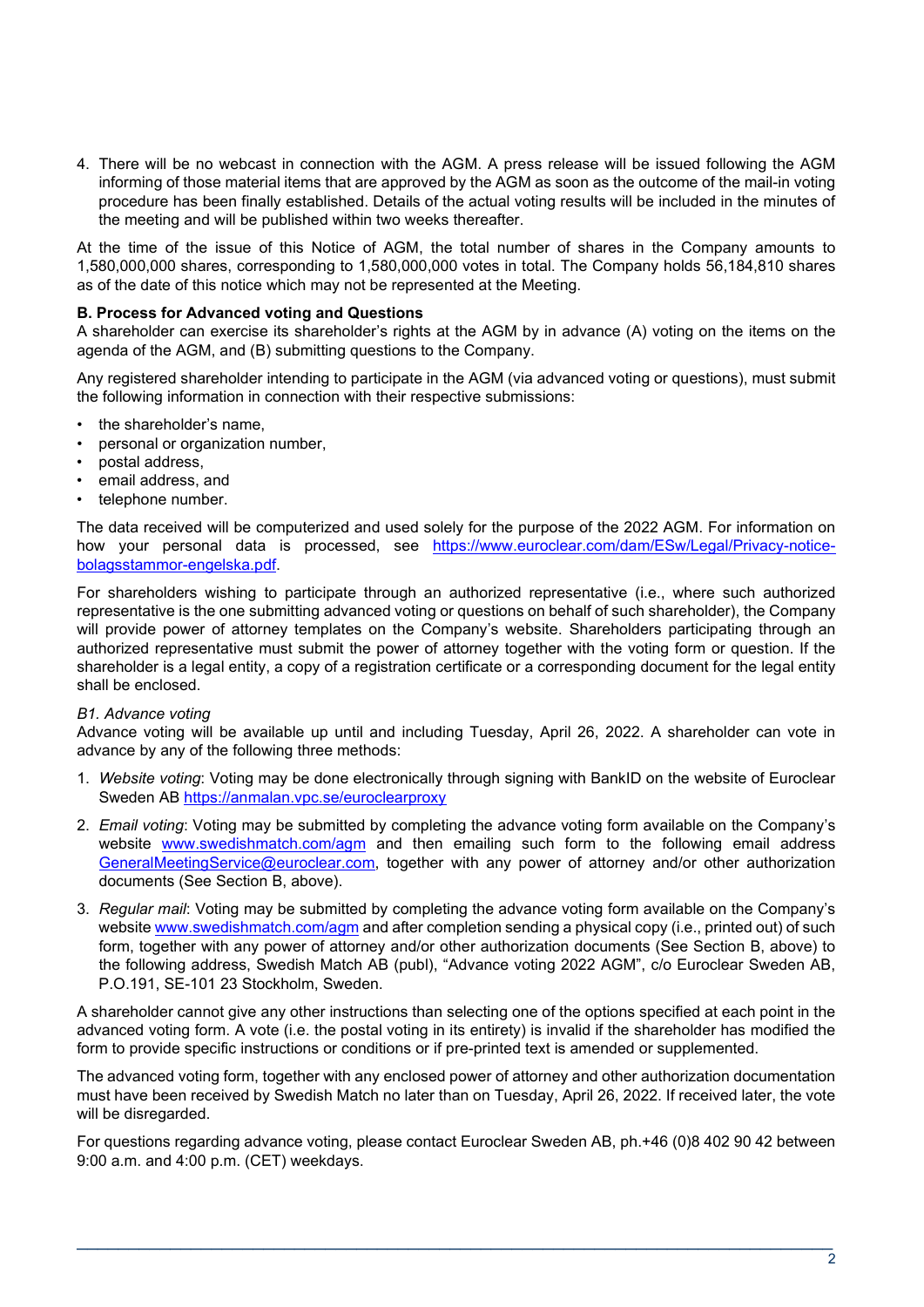# *B2. Questions*

Questions to the Company can be submitted to Swedish Match up until and including Sunday, April 17, 2022. Shareholders wishing to pose questions may do so by any of the following methods:

- 1. *Email*: Questions may be submitted by emailing to the following email address [investorrelations@swedishmatch.com.](mailto:investorrelations@swedishmatch.com)
- 2. *Regular mail*: Questions may be submitted by regular mail to the following address, Swedish Match AB, "AGM 2022", Att: Group Communication, SE-118 85 Stockholm, Sweden.

The shareholder must include name of the shareholder and personal or organization number for the question to be answered. The shareholder should also state its postal address, email address and telephone number.

Questions submitted by shareholders must have been received by Swedish Match no later than on Sunday, April 17, 2022, and will be responded to and published not later than on Friday, April 22, 2022. The questions and responses will be available at the Company, Swedish Match AB, Sveavägen 44, Stockholm, Sweden and on the Company's website, [www.swedishmatch.com/agm,](http://www.swedishmatch.com/agm) and will be sent to the shareholder provided the shareholder's address is known by the Company or provided by the shareholder together with the question.

The Board of Directors and the CEO shall, upon request of a shareholder, and provided that the Board of Directors deems this can be done without causing major harm to the Company, inform about matters which might affect the assessment of an item on the agenda or circumstances affecting Swedish Match's or its subsidiaries' financial situation or about Swedish Match's relation to another Group entity, or in relation to the consolidated annual report.

# **C. Agenda**

- **1.** Opening of the Meeting and election of the Chairman of the Meeting.<br>**2.** Preparation and approval of the voting list.
- **2.** Preparation and approval of the voting list.
- **3.** Election of one or two persons to verify the minutes.
- **4.** Determination of whether the Meeting has been duly convened.
- **5.** Approval of the Agenda.<br>**6.** Resolution on the Remur
- **6.** Resolution on the Remuneration report.
- **7.** Resolution on adoption of the income statement and balance sheet and of the consolidated income statement and consolidated balance sheet.
- **8.** Resolution regarding allocation of the Company's profit in accordance with the adopted balance sheet and resolution on a record day for dividend.
- **9.** Resolution regarding discharge from liability in respect of the Board members and the President.
- **10.** Resolution regarding the number of members of the Board of Directors to be elected by the Meeting.
- **11.** Resolution regarding remuneration to the members of the Board of Directors.
- **12.** Election of members of the Board and the Chairman of the Board.
	- a. Election of Charles A. Blixt (re-election)
		- b. Election of Jacqueline Hoogerbrugge (re-election)
		- c. Election of Conny Karlsson (re-election)
		- d. Election of Alexander Lacik (re-election)
		- e. Election of Pauline Lindwall (re-election)
		- f. Election of Joakim Westh (re-election)
		- g. Election of Sanna Suvanto-Harsaae (new election)
	- h. Election of Conny Karlsson as the Chairman of the Board (re-election)
- **13.** Resolution regarding the number of auditors.
- **14.** Resolution regarding remuneration to the auditor.
- **15.** Election of auditor.
- **16.** Resolution regarding:
	- a) the reduction of the share capital by means of withdrawal of repurchased shares; and
	- b) bonus issue.
- **17.** Resolution regarding authorization of the Board of Directors to resolve on acquisitions of shares in the Company.
- **18.** Resolution regarding authorization of the Board of Directors to resolve on transfer of shares in the Company.
- **19.** Resolution regarding authorization of the Board of Directors to issue new shares.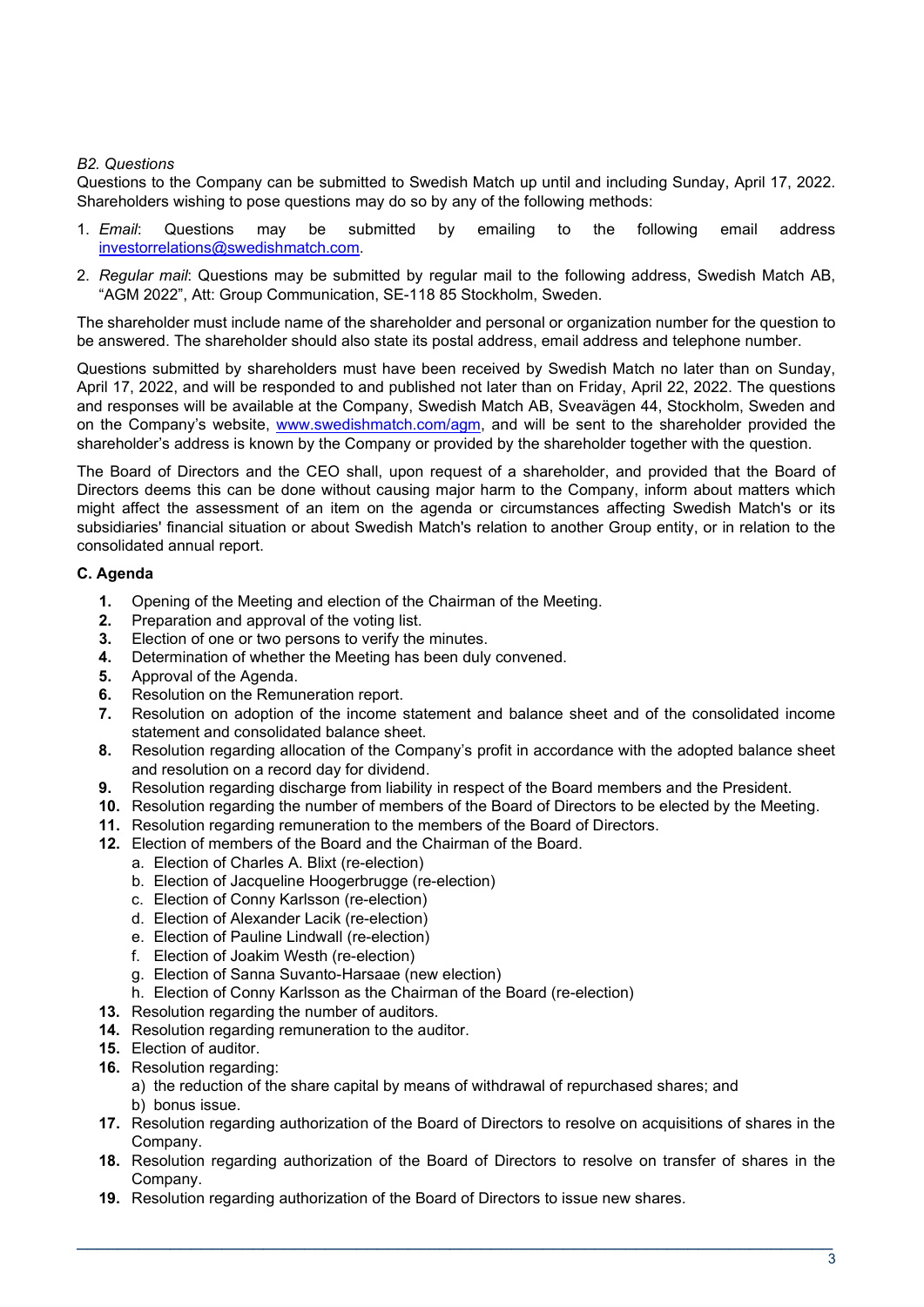# **D. Proposals**

## **Proposal for resolution under Item 1**

The Nominating Committee proposes Björn Kristiansson, attorney at law, as the Chairman of the Meeting, or if he is unable to attend the meeting, any other person proposed by the Nominating Committee.

### **Proposal for resolution under Item 2**

The voting list proposed to be approved is the voting list prepared by Euroclear Sweden AB on behalf of the company, based on the general meeting shareholders' register and received advance votes, and verified by the persons assigned to check the minutes.

### **Proposal for resolution under Item 3**

The Board of Directors proposes that two minute-checkers be elected, and that Filippa Gerstädt and Peter Lundkvist are elected, or, if someone or both of them are unable to attend the meeting, any other person proposed by Swedish Match's Board of Directors.

### **Proposal for resolution under Item 7**

Resolution on adoption of the income statement and balance sheet and of the consolidated income statement and consolidated balance sheet.

### **Proposal for resolution under Item 8**

The Board of Directors proposes that a dividend of SEK 1.86 (1.50) per share is distributed to the shareholders in two equal payments of SEK 0.93 per share and that the remaining profits are carried forward. The record date for the first payment is proposed to be on Friday, April 29, 2022, and for the second payment on Monday, November 14, 2022. If the Meeting resolves in accordance with the proposal, it is estimated that Euroclear Sweden AB will execute the first payment on Wednesday, May 4, 2022, and the second payment on Thursday, November 17, 2022.

### **Proposal for resolution under Item 10**

The Nominating Committee proposes that the Board of Directors shall be down-sized from eight to seven members and no deputies.

# **Proposal for resolution under Item 11**

The Nominating Committee proposes that remuneration to the members of the Board of Directors will be awarded as follows for the period until the Annual General Meeting 2023 (2021 resolved remuneration within brackets). The Chairman of the Board will be awarded 2,365,000 SEK (2,252,000), and the other Board members elected by the Meeting shall each be awarded 945,000 SEK (900,000). Furthermore, the Nominating Committee proposes that the Chairman of the Audit Committee will be awarded 383,000 SEK (364,000) and the other members of the Audit Committee will be awarded 164,000 SEK (156,000) each, and that the Chairman of the Remuneration Committee will be awarded 306,000 SEK (291,000) and the other members of the Remuneration Committee 154,000 SEK (146,000) each.

#### **Proposal for resolution under Item 12**

The Nominating Committee proposes re-election of the following members of the Board of Directors for the period until the end of the Annual General Meeting 2023: Charles A. Blixt, Jacqueline Hoogerbrugge, Conny Karlsson, Alexander Lacik, Pauline Lindwall, and Joakim Westh. Sanna Suvanto-Harsaae is proposed to be elected as new member of the Board of Directors. Conny Karlsson is proposed to be re-elected as Chairman of the Board.

Andrew Cripps and Wenche Rolfsen have declined re-election.

# **Proposal for resolution under Item 13**

The Nominating Committee proposes the number of auditors to be one and no deputy auditor.

#### **Proposal for resolution under Item 14**

The Nominating Committee proposes that remuneration to the auditor is to be paid according to approved accounts.

#### **Proposal for resolution under Item 15**

The Nominating Committee proposes the re-election of the auditor company Deloitte AB as auditor for the period until the end of the Annual General Meeting 2024.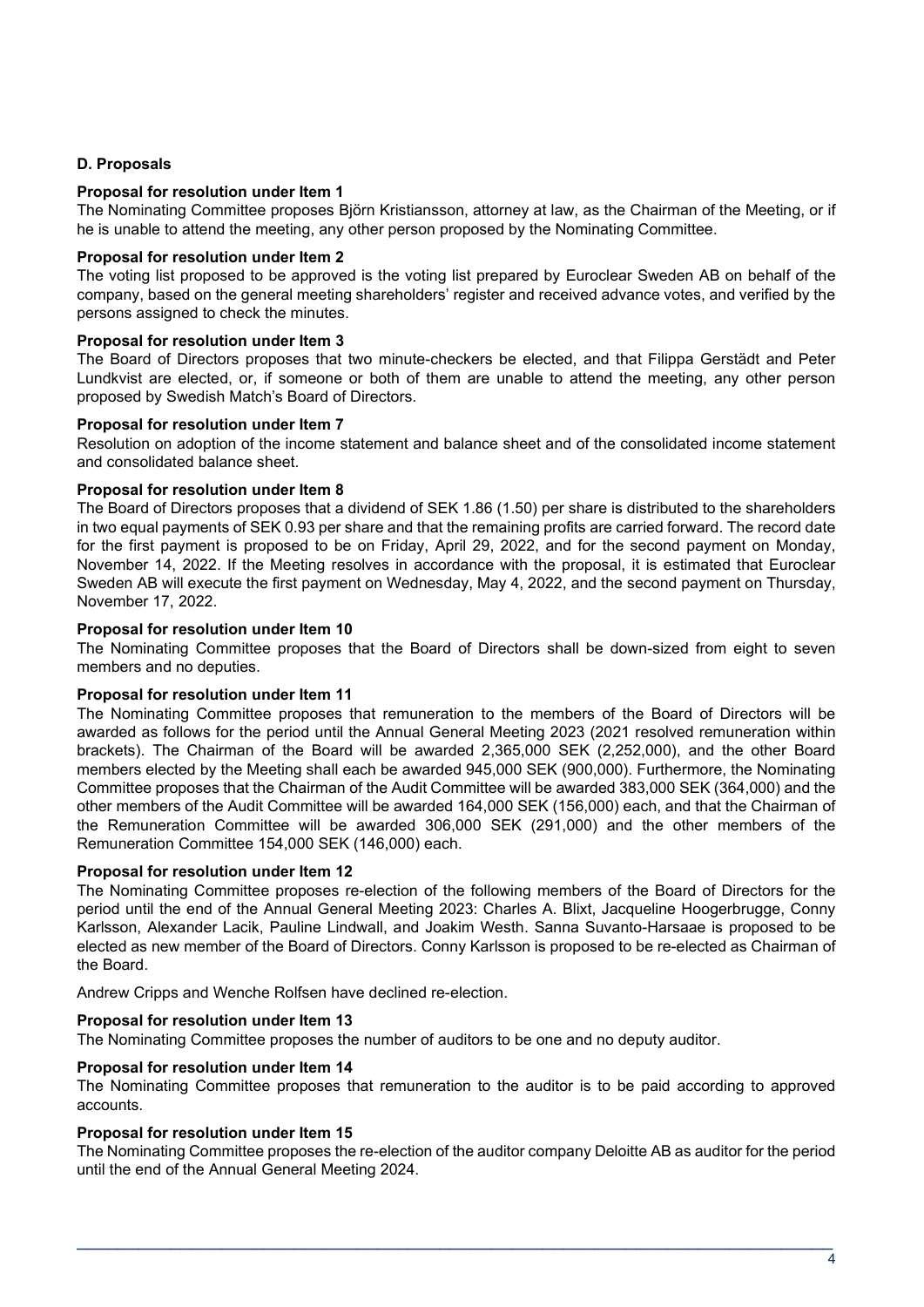## **Proposal for resolution under Item 16 a)**

The Board proposes that the Annual General Meeting resolves to reduce the share capital by way of cancellation of own shares. The purpose of the reduction is allocation to unrestricted equity to be used as resolved by the Annual General Meeting in accordance with Item b) below. The Board of Directors proposes to reduce the Company's share capital with 13,559,080.98 SEK by means of cancellation of 55,000,000 shares in the Company. All shares that are proposed to be cancelled are held by the Company. The resolution to reduce the share capital under this Item a) may be effectuated without obtaining an authorization from the Swedish Companies Registration Office or, in disputed cases, a court of general jurisdiction, as the Company simultaneously effectuates a bonus issue, as set out under Item b) below, with an amount corresponding to no less than the amount the share capital is being reduced with, as set out above. Combined, these measures entail that neither the Company's restricted equity nor its share capital is reduced.

#### **Proposal for resolution under Item 16 b)**

With the purpose of restoring the share capital after the proposed reduction of the share capital, as set out under Item a) above, the Board proposes that the Annual General Meeting simultaneously resolves to increase the share capital with 13,559,080.98 SEK through a bonus issue. The bonus issue shall be carried out with the amount being transferred from non-restricted equity without the issuance of new shares. The reason for the bonus issue is that if the Company transfers an amount corresponding to the amount by which the share capital is reduced in accordance with the Board's proposal under item 16 a) above, the resolution to reduce the share capital may be passed without obtaining permission from the Swedish Companies Registration Office (sw. *Bolagsverket*), or, in disputed cases, the court. The effect of the Board of Directors' proposal under item 16 a) is a reduction in the Company's share capital of 13,559,080.98 SEK. The effect of the Board of Directors' proposal under item 16 b) is a corresponding increase in the Company's share capital through a bonus issue, thereby restoring it to its balance prior to the reduction, as well as a change in the quotient value of the Company's share from approximately 0.25 SEK to approximately 0.26 SEK.

Resolutions by the Annual General Meeting in accordance with Items 16 a)-b) above shall be adopted as a joint resolution and require approval by shareholders representing no less than two thirds of the votes cast as well as the shares represented at the Annual General Meeting. The Board further proposes that the Annual General Meeting authorizes the Board to make such minor adjustments to the above resolutions as may be required to file the resolutions with the Swedish Companies Registration Office or Euroclear Sweden AB and to take such other measures required to execute the resolutions.

#### **Proposal for resolution under Item 17**

The Board of Directors proposes that it be authorized to resolve on acquisition of the Company's own shares, on one or several occasions prior to the next Annual General Meeting, provided that the Company's holding does not at any time exceed 10 percent of all shares in the Company. The shares shall be acquired on Nasdaq Stockholm, other regulated market or on a market equivalent to a regulated market outside the EEA after approval from the Swedish Financial Supervisory Authority at a price within the price interval registered at any given time, i.e. the interval between the highest bid price and the lowest selling price. The purpose of the repurchasing right is primarily to enable the Company to adapt its capital structure to its capital needs over time, and thereby contribute to an increased shareholder value.

The Board of Directors shall be able to resolve that a purchase of own shares shall be made within a repurchase program in accordance with the Market Abuse Regulation (EU) No 596/2014 ("MAR") and the Commission Delegated Regulation (EU) No 2016/1052 (the "Safe Harbour Regulation") if the purpose of the purchase only is to decrease the Company´s equity.

The resolution of the Annual General Meeting with regard to the Board's proposal under Item 17 requires the support of shareholders representing at least two thirds of both the votes cast and the shares represented at the Meeting.

## **Proposal for resolution under Item 18**

The Board of Directors proposes that it be authorized to resolve on transfer of the Company's own shares, on one or several occasions prior to the next Annual General Meeting.

The shares may only be transferred in conjunction with the financing of company acquisitions and other types of strategic investments and acquisitions, and the transfers may not exceed the maximum number of treasury shares held by the Company at any given time. Transfer of own shares shall be made on Nasdaq Stockholm, other regulated market or on a market equivalent to a regulated market outside the EEA after approval from the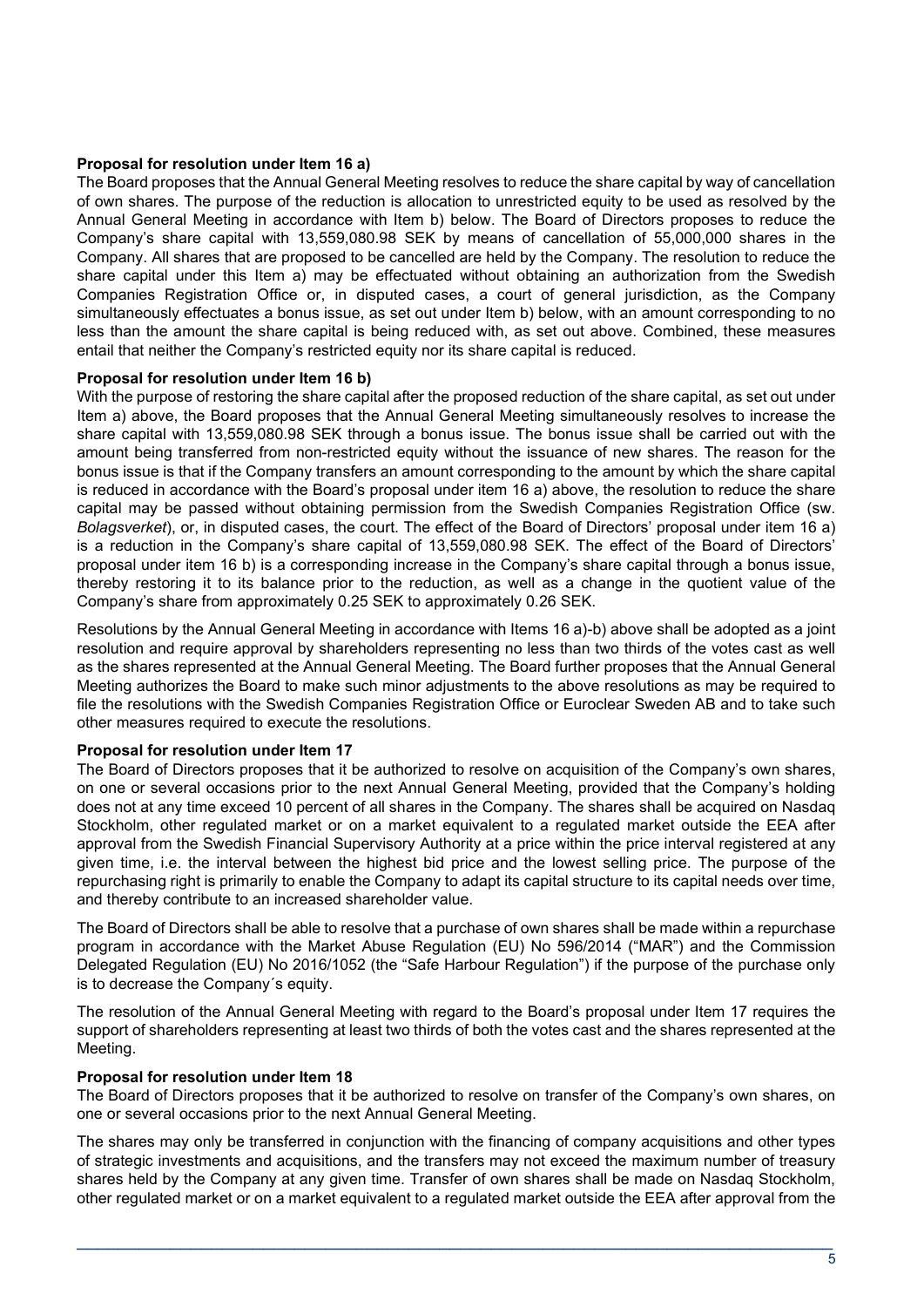Swedish Financial Supervisory Authority at a price within the price interval registered at any given time (i.e. the interval between the highest bid price and the lowest selling price) at the time of the decision regarding the transfer and in accordance with the rules of Nasdaq Stockholm or the relevant market. Transfer of own shares can also be made in another manner in conjunction with the acquisition of companies or operations, where transfer of own shares may be made with deviation from the shareholders' preferential rights. Payment for shares transferred in this manner may be made in cash or through a non-cash issue or offsetting of claims against the Company, or on other specific terms. The reason for the authorization and deviation from the shareholders' preferential rights is, where appropriate, to be able to transfer shares in conjunction with the financing of any company acquisitions and other types of strategic investments and acquisitions in a costefficient manner.

The resolution of the Annual General Meeting with regard to the Board's proposal under Item 18 requires the support of shareholders representing at least two thirds of both the votes cast and the shares represented at the Meeting.

# **Proposal for resolution under Item 19**

The Board of Directors proposes it be authorized to, for the period until the next Annual General Meeting, to issue new ordinary shares on one or more occasions, with or without deviation from shareholders' preferential rights and against payment in cash, in kind or by set-off. The number of shares that may be issued may not exceed a maximum dilution effect of 10 percent of the share capital and votes at the time of the Annual General Meeting 2022. The reasons for the authorization and deviation from shareholders' preferential rights are that the Board wishes to increase the Company's financial flexibility and to allow the Company to issue common shares as payment in connection with acquisitions the Company might make. The subscription price shall be determined according to prevailing market conditions at the time the shares are issued.

The resolution of the Annual General Meeting with regard to the Board's proposal under Item 19 requires the support of shareholders representing at least two thirds of both the votes cast and the shares represented at the Meeting.

#### **Other information**

The financial statements, the auditor's report and the Board of Directors' complete proposal including the Board of Directors' statement pursuant to Chapter 18, section 4 of the Companies Act, as well as other documentation, which, according to the Companies Act, shall be made available at the Annual General Meeting will be made available at Swedish Match headquarters (Legal Department) at Sveavägen 44, Stockholm, Sweden, no later than Wednesday, April 6, 2022. The documents will be sent to shareholders upon request, provided that such shareholder states its address. All the above documents will be available on the Company's website, <https://www.swedishmatch.com/> and be presented at the Annual General Meeting.

The share register will be available at Swedish Match AB, Sveavägen 44, Stockholm, Sweden.

# **Proxy form**

Proxy forms are available upon request and on the Company's website [https://www.swedishmatch.com/.](https://www.swedishmatch.com/)

\_\_\_\_\_\_\_\_\_\_\_\_\_\_\_\_\_\_\_\_\_\_\_\_\_\_\_\_\_\_\_\_\_\_\_\_\_\_\_\_\_\_\_\_\_\_\_\_\_\_\_\_\_\_\_\_\_\_\_\_\_\_\_\_\_\_\_\_\_\_\_\_\_

Stockholm, March 2022

Swedish Match AB (publ) *The Board of Directors*

Contact:

 $\frac{1}{2}$ 

\_\_\_\_\_\_\_\_\_\_\_

Emmett Harrison, Senior Vice President Investor Relations Office +46 70 938 0173